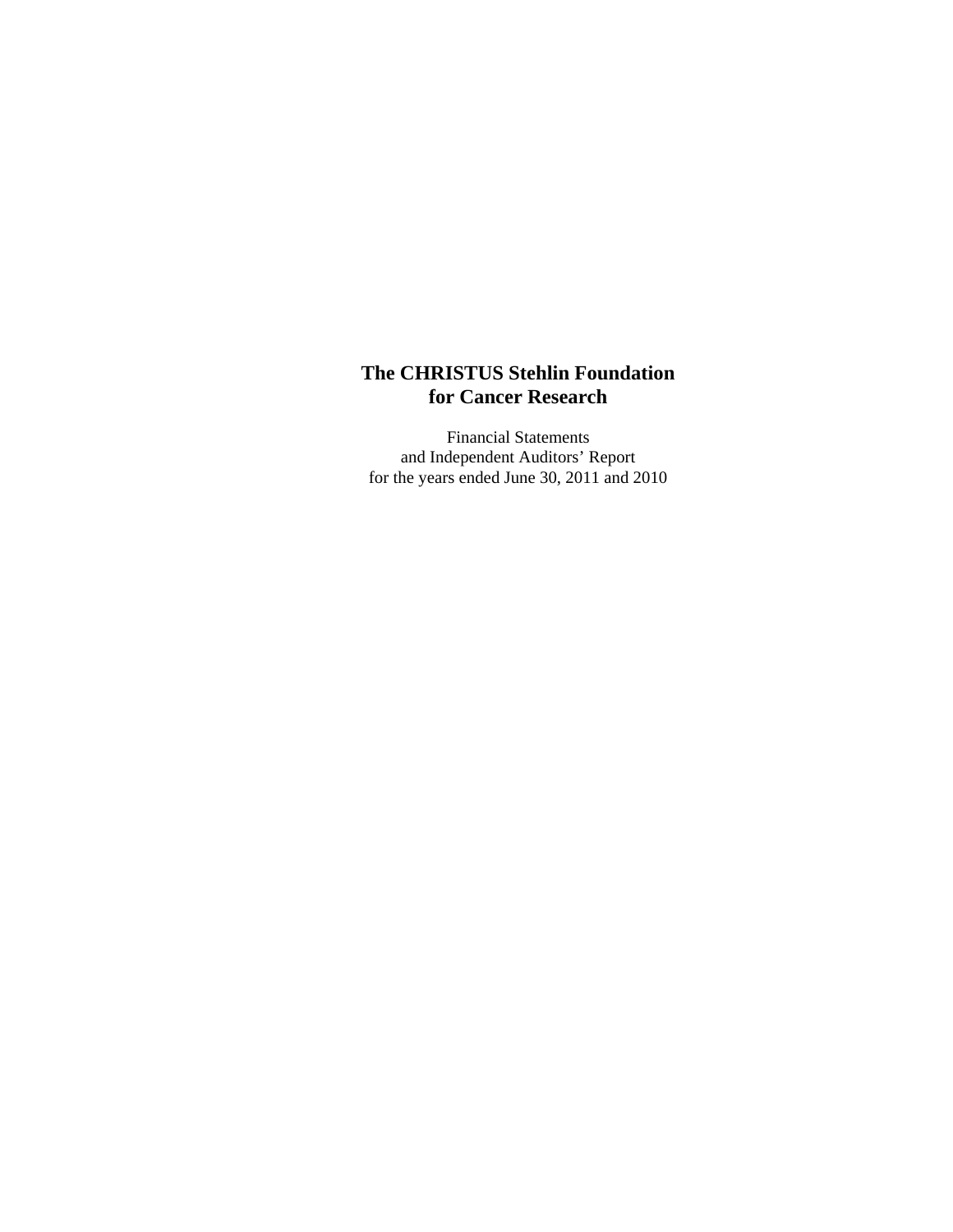# Blazek &Vetterling

CERTIFIED PUBLIC ACCOUNTANTS

#### **Independent Auditors' Report**

To the Board of Trustees of The CHRISTUS Stehlin Foundation for Cancer Research:

We have audited the accompanying statements of financial position of The CHRISTUS Stehlin Foundation for Cancer Research as of June 30, 2011 and 2010 and the related statements of activities and of cash flows for the years then ended. These financial statements are the responsibility of the management of The CHRISTUS Stehlin Foundation for Cancer Research. Our responsibility is to express an opinion on these financial statements based on our audits.

We conducted our audits in accordance with auditing standards generally accepted in the United States of America. Those standards require that we plan and perform our audits to obtain reasonable assurance about whether the financial statements are free of material misstatement. An audit includes examining, on a test basis, evidence supporting the amounts and disclosures in the financial statements. An audit also includes assessing the accounting principles used and significant estimates made by management, as well as evaluating the overall financial statement presentation. We believe that our audits provide a reasonable basis for our opinion.

In our opinion, the financial statements referred to above present fairly, in all material respects, the financial position of The CHRISTUS Stehlin Foundation for Cancer Research as of June 30, 2011 and 2010 and the changes in its net assets and its cash flows for the years then ended in conformity with accounting principles generally accepted in the United States of America.

Blazek & Vetterling

September 30, 2011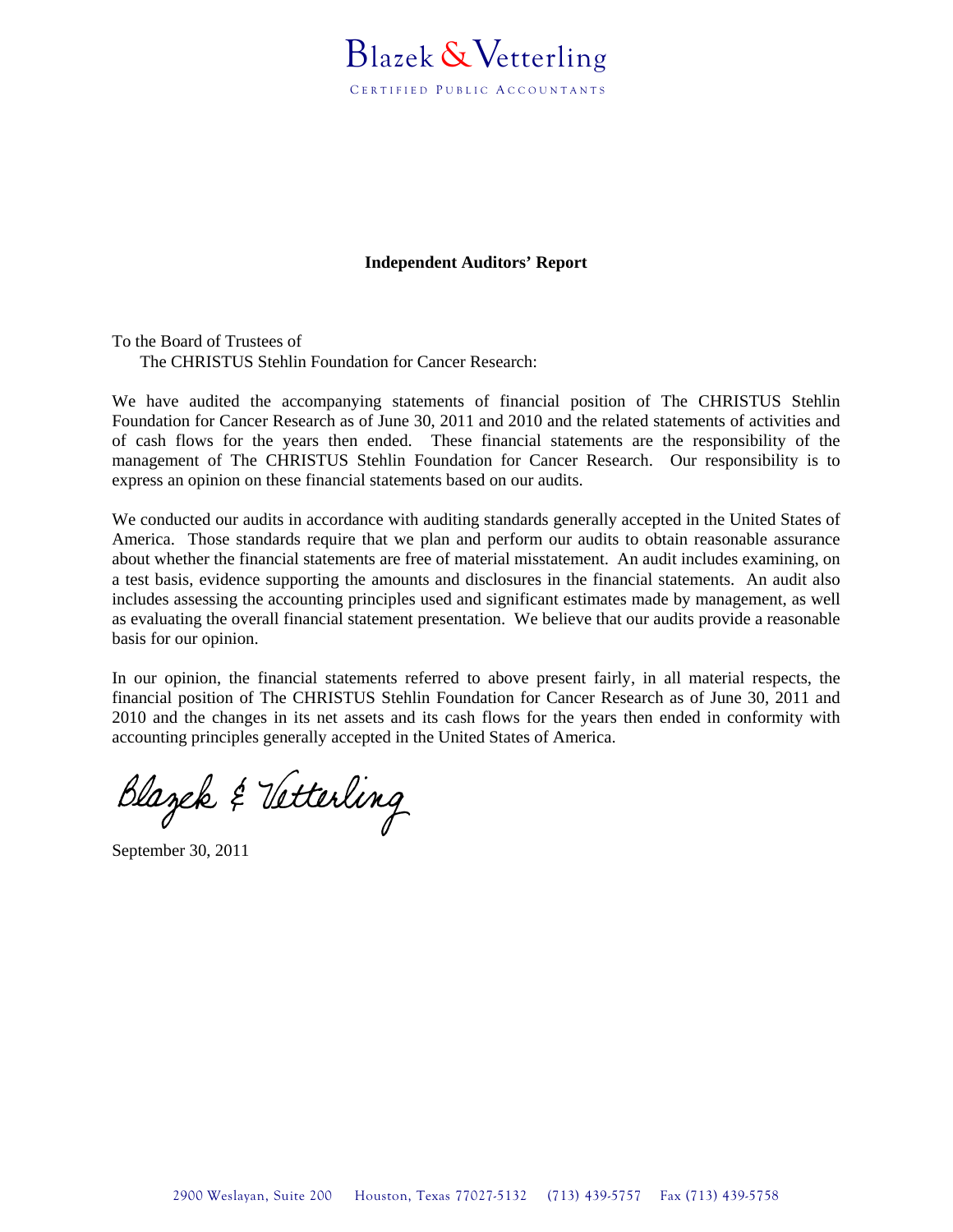Statements of Financial Position as of June 30, 2011 and 2010

|                                                                                                                                                                                                 | 2011                                              | 2010                                             |
|-------------------------------------------------------------------------------------------------------------------------------------------------------------------------------------------------|---------------------------------------------------|--------------------------------------------------|
| <b>ASSETS</b>                                                                                                                                                                                   |                                                   |                                                  |
| Cash<br>Prepaid expenses and other assets<br>Investments (Note 2)<br>Property and equipment, net (Note 3)                                                                                       | \$<br>141,792<br>49,701<br>4,657,652<br>2,900,763 | 203,161<br>\$.<br>85,520<br>4,852,524<br>287,885 |
| <b>TOTAL ASSETS</b>                                                                                                                                                                             | \$7,749,908                                       | \$5,429,090                                      |
| <b>LIABILITIES AND NET ASSETS</b><br>Liabilities:<br>Accounts payable and accrued expenses<br>Deferred rent payments (Note 5)<br>Charitable remainder trust payable<br><b>Total liabilities</b> | \$<br>271,464<br>624,687<br>56,973<br>953,124     | \$<br>176,674<br>4,399<br>51,155<br>232,228      |
| Commitments (Note 5)                                                                                                                                                                            |                                                   |                                                  |
| Unrestricted net assets (Notes 6 and 7)                                                                                                                                                         | 6,796,784                                         | 5,196,862                                        |
| <b>TOTAL LIABILITIES AND NET ASSETS</b>                                                                                                                                                         | <u>\$7,749,908</u>                                | \$5,429,090                                      |
|                                                                                                                                                                                                 |                                                   |                                                  |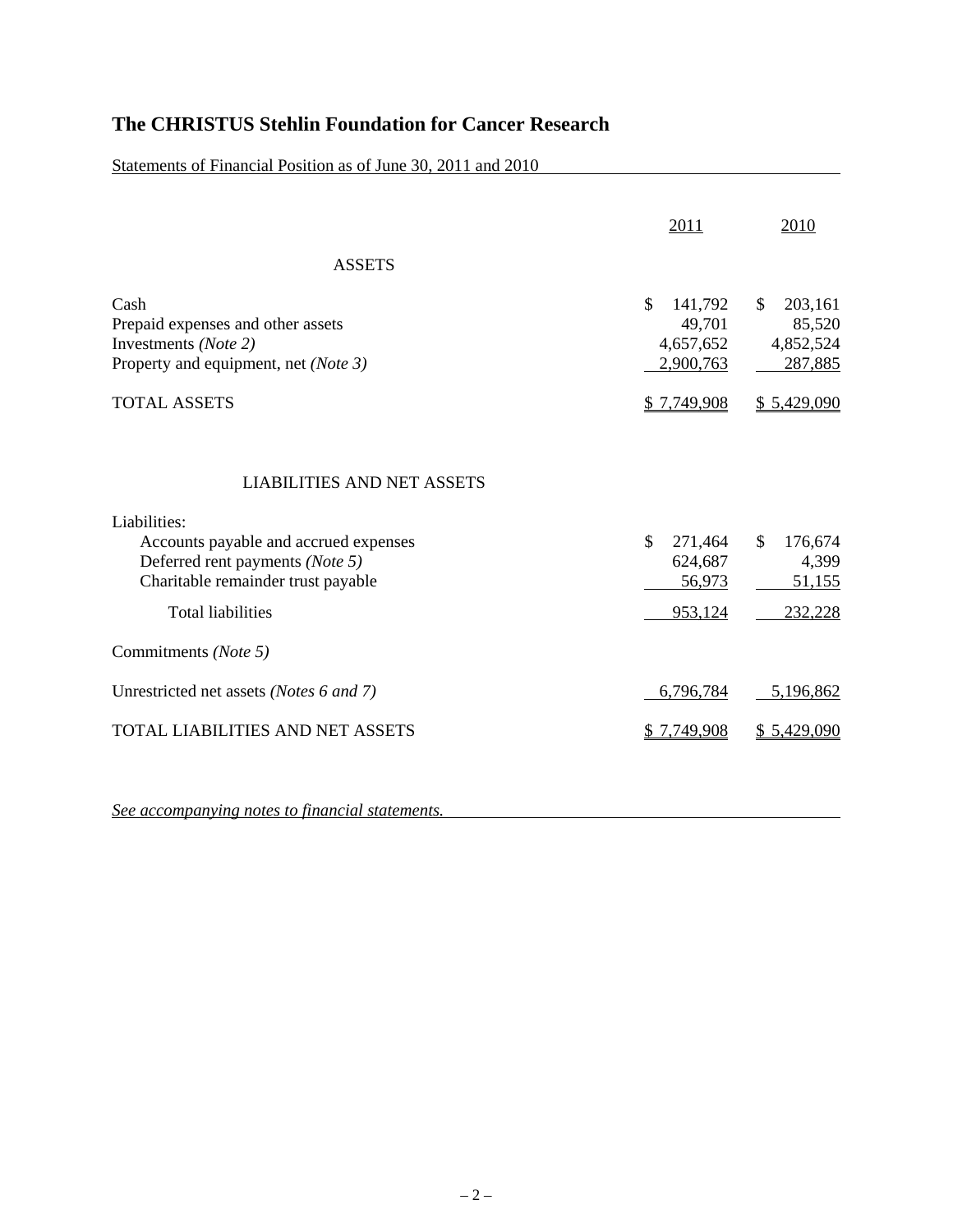Statement of Activities for the year ended June 30, 2011

|                                                                                                            | <b>UNRESTRICTED</b>      | <b>TEMPORARILY</b><br><b>RESTRICTED</b> | <b>TOTAL</b>             |
|------------------------------------------------------------------------------------------------------------|--------------------------|-----------------------------------------|--------------------------|
| <b>OPERATING REVENUE:</b><br>Contributions (Note 4)<br>Investment return (Note 2)                          | \$<br>651,647<br>332,105 | 20,000<br>\$                            | \$<br>671,647<br>332,105 |
| Total revenue                                                                                              | 983,752                  | 20,000                                  | 1,003,752                |
| Net assets released from restrictions:<br>Program expenditures                                             | 20,000                   | (20,000)                                |                          |
| Total                                                                                                      | 1,003,752                | $\boldsymbol{0}$                        | 1,003,752                |
| <b>OPERATING EXPENSES:</b><br>Program services:                                                            |                          |                                         |                          |
| Salaries and related expenses                                                                              | 1,933,500                |                                         | 1,933,500                |
| Laboratory services and supplies                                                                           | 893,985                  |                                         | 893,985                  |
| Facility rent                                                                                              | 369,479                  |                                         | 369,479                  |
| Depreciation                                                                                               | 191,399                  |                                         | 191,399                  |
| <b>Utilities</b>                                                                                           | 171,527                  |                                         | 171,527                  |
| Moving costs                                                                                               | 110,935                  |                                         | 110,935                  |
| Professional fees                                                                                          | 92,691                   |                                         | 92,691                   |
| Contributed services and laboratory space                                                                  | 87,500                   |                                         | 87,500                   |
| Other operating expenses                                                                                   | 46,443                   |                                         | 46,443                   |
| Total program services                                                                                     | 3,897,459                |                                         | 3,897,459                |
| Management and general                                                                                     | 382,189                  |                                         | 382,189                  |
| Fundraising                                                                                                | 80,295                   |                                         | 80,295                   |
| Total expenses                                                                                             | 4,359,943                |                                         | 4,359,943                |
| Change in net assets from operations                                                                       | (3,356,191)              |                                         | (3,356,191)              |
| OTHER CHANGES IN NET ASSETS:<br>Support from CHRISTUS Health, Inc. (Note 4)<br>Endowment contribution from | 4,656,113                |                                         | 4,656,113                |
| CHRISTUS Health, Inc. (Note 7)                                                                             | 300,000                  |                                         | 300,000                  |
| <b>CHANGES IN NET ASSETS</b>                                                                               | 1,599,922                |                                         | 1,599,922                |
| Net assets, beginning of year                                                                              | 5,196,862                | $\overline{0}$                          | 5,196,862                |
| Net assets, end of year                                                                                    | \$ 6,796,784             | $\overline{0}$<br>\$                    | \$ 6,796,784             |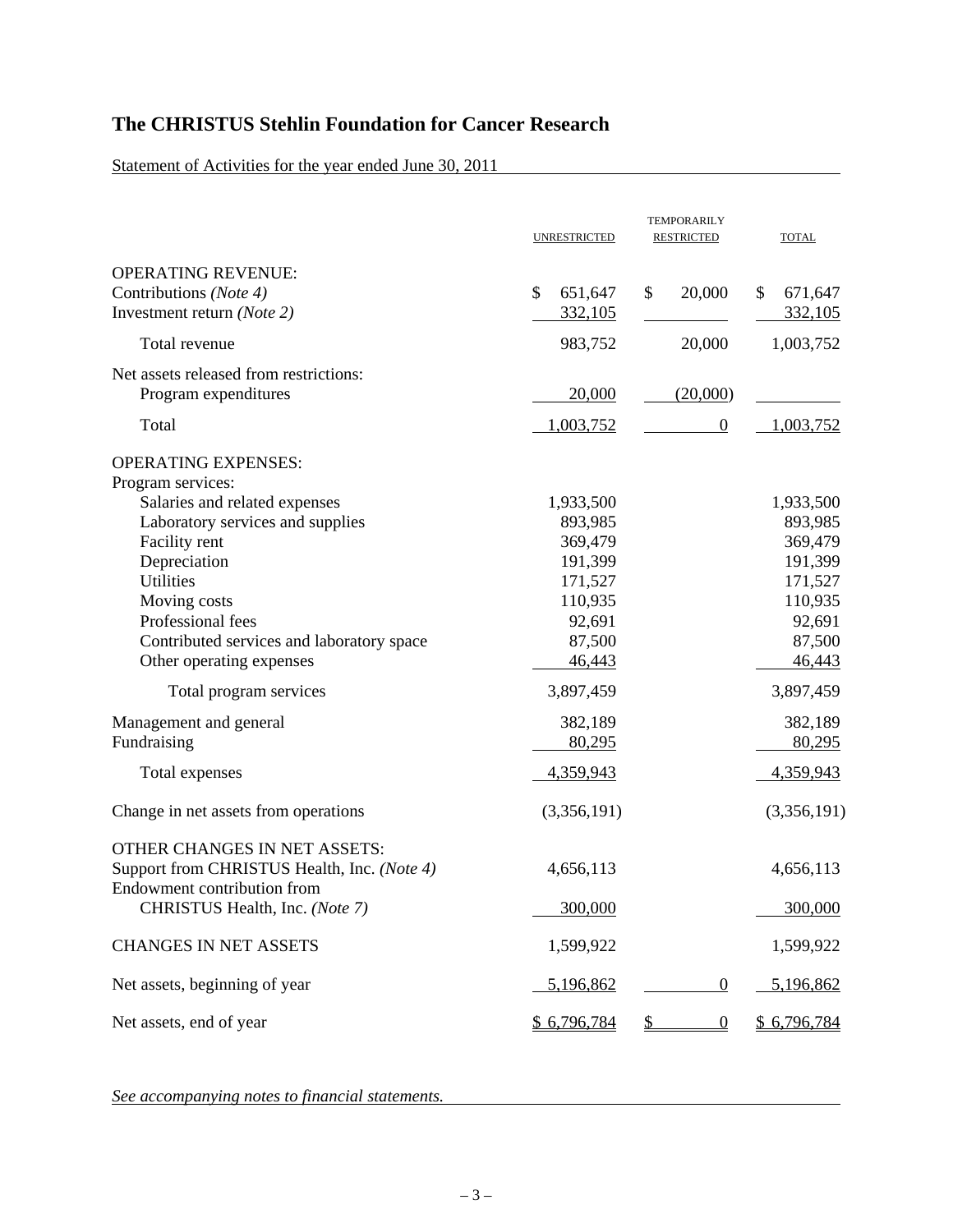Statement of Activities for the year ended June 30, 2010

|                                                                                                                                                                                                     | <b>UNRESTRICTED</b>                                                         | <b>TEMPORARILY</b><br><b>RESTRICTED</b> | <b>TOTAL</b>                                                                |
|-----------------------------------------------------------------------------------------------------------------------------------------------------------------------------------------------------|-----------------------------------------------------------------------------|-----------------------------------------|-----------------------------------------------------------------------------|
| <b>OPERATING REVENUE:</b><br>Contributions (Note 4)<br>Investment return (Note 2)                                                                                                                   | 857,374<br>\$<br>174,611                                                    | 60,000<br>\$                            | 917,374<br>\$.<br>174,611                                                   |
| Total revenue                                                                                                                                                                                       | 1,031,985                                                                   | 60,000                                  | 1,091,985                                                                   |
| Net assets released from restrictions:<br>Program expenditures                                                                                                                                      | 300,000                                                                     | (300,000)                               |                                                                             |
| Total                                                                                                                                                                                               | 1,331,985                                                                   | (240,000)                               | 1,091,985                                                                   |
| <b>OPERATING EXPENSES:</b><br>Program services:                                                                                                                                                     |                                                                             |                                         |                                                                             |
| Salaries and related expenses<br>Laboratory services and supplies<br>Depreciation<br><b>Utilities</b><br>Professional fees<br>Contributed services and laboratory space<br>Other operating expenses | 1,881,170<br>1,085,268<br>65,660<br>112,327<br>147,710<br>212,600<br>37,603 |                                         | 1,881,170<br>1,085,268<br>65,660<br>112,327<br>147,710<br>212,600<br>37,603 |
| Total program services                                                                                                                                                                              | 3,542,338                                                                   |                                         | 3,542,338                                                                   |
| Management and general<br>Fundraising                                                                                                                                                               | 331,833<br>83,265                                                           |                                         | 331,833<br>83,265                                                           |
| Total expenses                                                                                                                                                                                      | 3,957,436                                                                   |                                         | 3,957,436                                                                   |
| Change in net assets from operations                                                                                                                                                                | (2,625,451)                                                                 | (240,000)                               | (2,865,451)                                                                 |
| <b>OTHER CHANGES IN NET ASSETS:</b><br>Support from CHRISTUS Health, Inc. (Note 4)                                                                                                                  | 3,523,305                                                                   |                                         | 3,523,305                                                                   |
| <b>CHANGES IN NET ASSETS</b>                                                                                                                                                                        | 897,854                                                                     | (240,000)                               | 657,854                                                                     |
| Net assets, beginning of year                                                                                                                                                                       | 4,299,008                                                                   | 240,000                                 | 4,539,008                                                                   |
| Net assets, end of year                                                                                                                                                                             | \$5,196,862                                                                 | \$<br>$\overline{0}$                    | \$5,196,862                                                                 |

<u> 1980 - Johann Barn, mars ar breithinn ar breithinn ar breithinn ar breithinn ar breithinn ar breithinn ar br</u>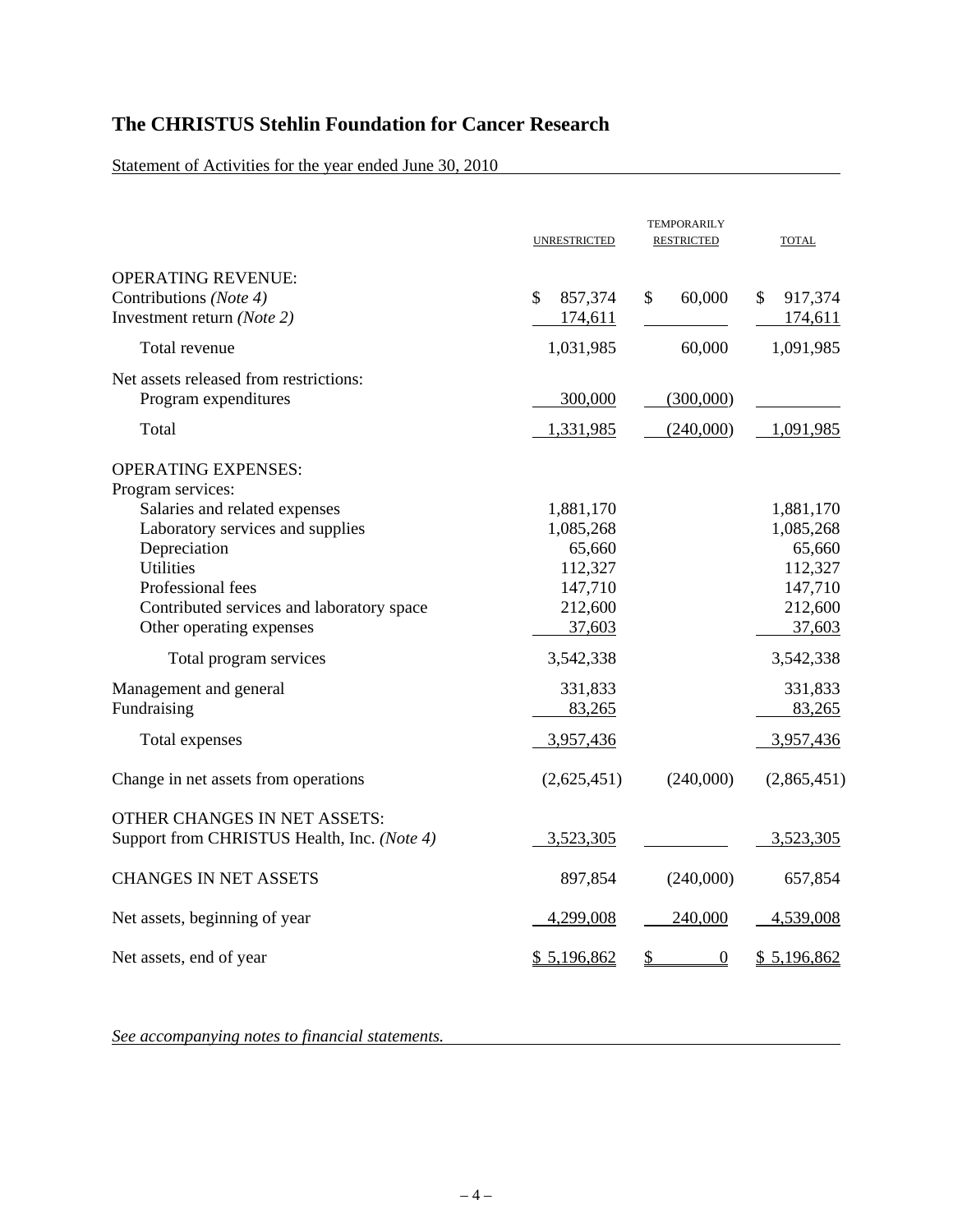Statements of Cash Flows for the years ended June 30, 2011 and 2010

|                                                                                                                          | 2011                 | 2010                    |
|--------------------------------------------------------------------------------------------------------------------------|----------------------|-------------------------|
| <b>CASH FLOWS FROM OPERATING ACTIVITIES:</b>                                                                             |                      |                         |
| Changes in net assets<br>Adjustments to reconcile changes in net assets to net cash<br>provided by operating activities: | \$1,599,922          | $\mathbb{S}$<br>657,854 |
| Depreciation                                                                                                             | 192,045              | 66,689                  |
| Net realized and unrealized gain on investments<br>Change in operating assets and liabilities:                           | (306, 262)           | (144,004)               |
| Prepaid expenses and other assets<br>Pledges receivable                                                                  | 35,819               | (66, 420)<br>246,878    |
| Accounts payable and accrued expenses<br>Deferred rent payments                                                          | 94,790<br>620,288    | (15,914)                |
| Charitable remainder trust payable<br>Support from CHRISTUS for leasehold improvements                                   | 5,818<br>(2,206,113) | (5,632)                 |
| Net cash provided by operating activities                                                                                | 36,307               | 739,451                 |
| CASH FLOWS FROM INVESTING ACTIVITIES:                                                                                    |                      |                         |
| Purchases of investments                                                                                                 | (5,858,345)          | (1,249,611)             |
| Proceeds from sales and maturities of investments                                                                        | 4,702,336            | 533,629                 |
| Net sales (purchases) of certificates of deposit                                                                         | 2,298,753            | (330, 243)              |
| Net change in cash and money market mutual funds held as investments                                                     | (641, 610)           | 410,125                 |
| Purchases of property and equipment                                                                                      | (2,804,923)          | (14,609)                |
| Support from CHRISTUS for leasehold improvements                                                                         | 2,206,113            |                         |
| Net cash used by investing activities                                                                                    | (97,676)             | (650,709)               |
| NET CHANGE IN CASH                                                                                                       | (61, 369)            | 88,742                  |
| Cash, beginning of year                                                                                                  | 203,161              | 114,419                 |
| Cash, end of year                                                                                                        | 141,792              | 203,161                 |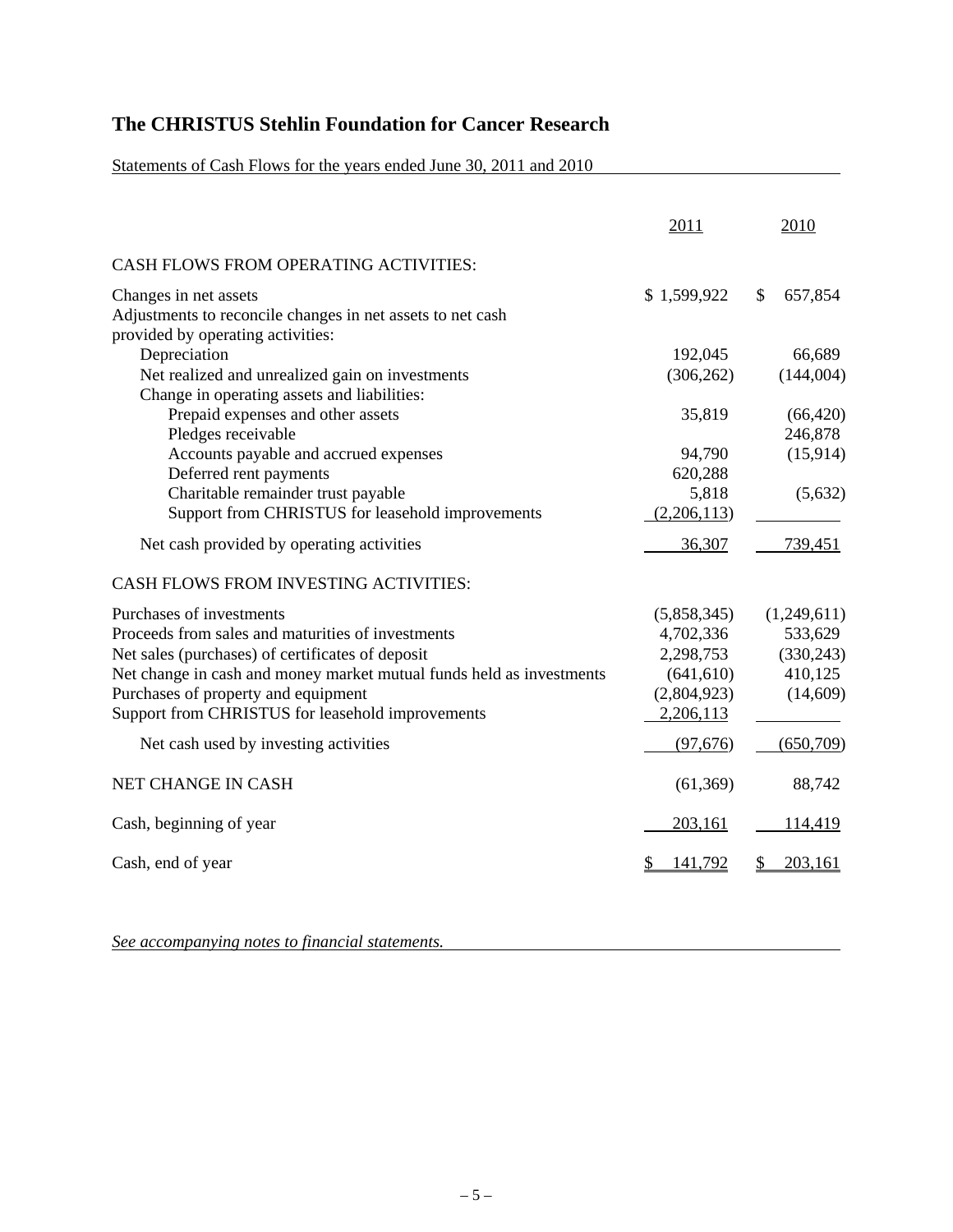Notes to Financial Statements for the years ended June 30, 2011 and 2010

#### **NOTE 1 – ORGANIZATION AND SIGNIFICANT ACCOUNTING POLICIES**

Organization – The CHRISTUS Stehlin Foundation for Cancer Research (the Foundation) was founded in 1969 by cancer surgeon Dr. John S. Stehlin with a mission to find and develop more effective treatments for patients suffering from cancer. The Foundation conducts scientific research that can be applied directly to improving the treatment of patients with cancer. In March 2006, CHRISTUS Health, Inc. (CHRISTUS) became the sole corporate member of the Foundation.

Federal income tax status – The Foundation is exempt from federal income taxes under  $\S501(c)(3)$  of the Internal Revenue Code and is classified as a public charity under §509(a)(1).

Operating measure – The operating activities of the Foundation include revenue and expense related to the Foundation's program operations. Non-operating activities include support provided by CHRISTUS.

Investments in marketable securities are reported at fair value.

Property and equipment is reported at cost if purchased and at fair value at the date of gift if donated. The Foundation capitalizes property and equipment with a cost or fair value in excess of \$5,000 and provides for depreciation on the straight-line method based upon the estimated useful lives of the assets, which range from 5 to 10 years.

Charitable remainder trust payable is reported at the estimated present value of future cash flows using life expectancies and discount rates established by the Internal Revenue Service. Under this agreement, the Foundation will provide distributions equal to approximately 5% of the assets annually until the death of the annuitant. At June 30, 2011 and 2010, assets invested to meet obligations under this agreement totaled approximately \$124,000 and \$98,000, respectively.

Net asset classification – Contributions and the related net assets are classified based on the existence or absence of donor-imposed restrictions, as follows:

- *Unrestricted net assets* include those net assets whose use is not restricted by donor-imposed stipulations, even though their use may be limited in other respects, such as by contract or board designation.
- *Temporarily restricted net assets* include contributions restricted by the donor for specific purposes or time periods. When a purpose restriction is accomplished or a time restriction ends, temporarily restricted net assets are released to unrestricted net assets.

Contributions are recognized as revenue at fair value when an unconditional commitment is received from the donor. Contributions received with donor stipulations that limit their use are recorded as restricted support.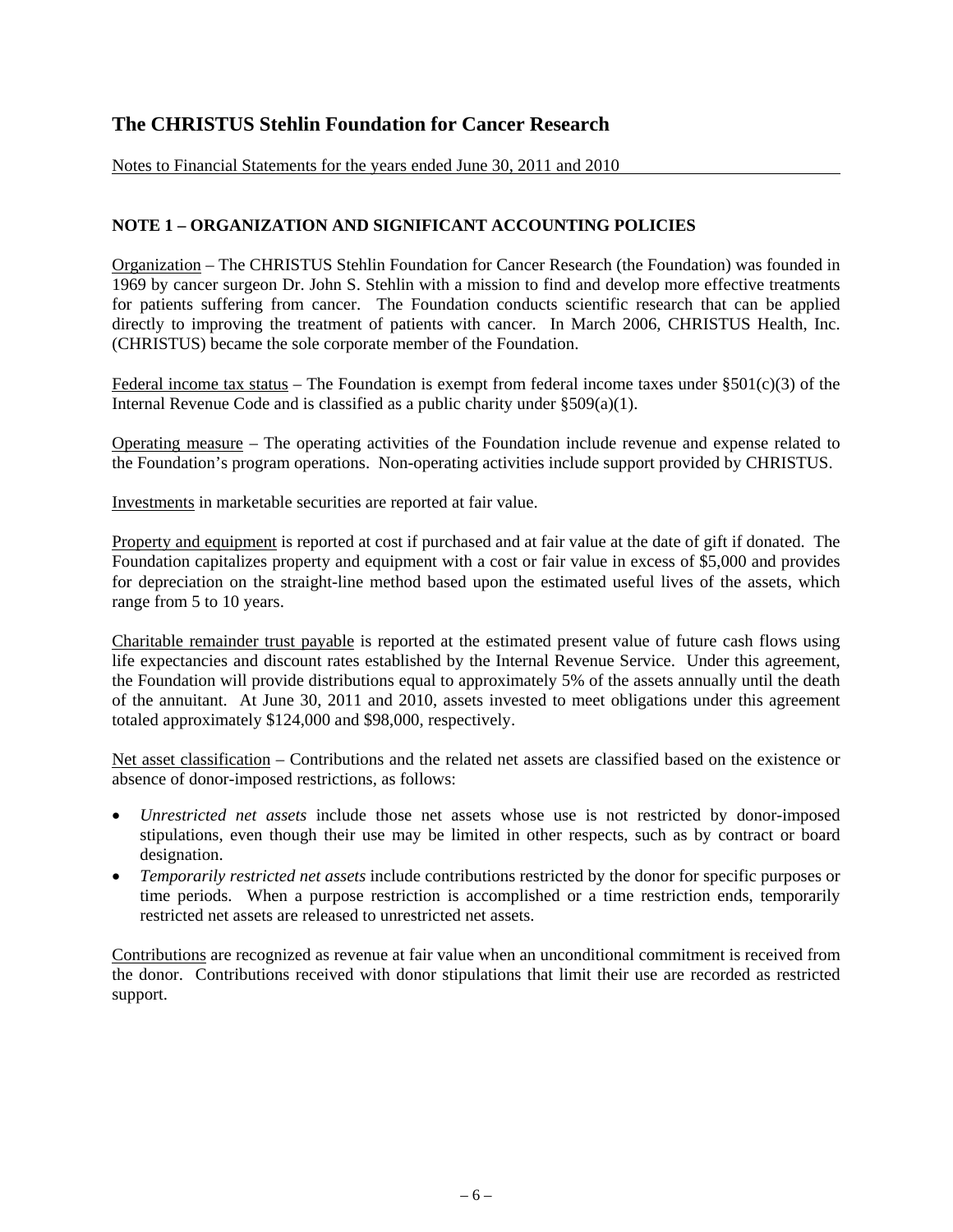Contributed materials, use of facilities, and services are recognized as revenue at fair value when an unconditional commitment is received from the donor. The related expense is recognized as the item is used or when the service is provided. Contributions of services are recognized when services received (a) create or enhance nonfinancial assets or (b) require specialized skills, are provided by individuals possessing those skills, and would typically need to be purchased if not provided by donation.

Estimates – Management must make estimates and assumptions to prepare financial statements in accordance with generally accepted accounting principles. These estimates and assumptions affect the reported amounts of assets and liabilities, the disclosure of contingent assets and liabilities, the amounts of reported revenue and expenses, and the allocation of expenses among various functions. Actual results could vary from the estimates that were used.

Recent account pronouncements – In January 2010, the Financial Accounting Standards Board issued Accounting Standards Update 2010-06, *Fair Value Measurements and Disclosures (Topic 820): Improving Disclosures about Fair Value Measurements*. This statement requires an increased level of disaggregation in disclosing the level of the fair value hierarchy into which fair value measurements fall. It also requires disclosures in the roll forward of activity for Level 3 fair value measurements on a gross basis, and disclosure about inputs and valuation techniques used for Level 2 and 3 fair value measurements for both recurring and nonrecurring fair value measurements. This statement became effective for the Foundation for the year ended June 30, 2011.

Reclassifications – Certain reclassifications have been made to the prior year financial statements to conform with the current presentation.

## **NOTE 2 – INVESTMENTS AND FAIR VALUE MEASUREMENTS**

Generally accepted accounting principles require that certain assets and liabilities be reported at fair value and establish a hierarchy that prioritizes inputs used to measure fair value. Fair value is the price that would be received to sell an asset or paid to transfer a liability in an orderly transaction between market participants at the measurement date. The three levels of the fair value hierarchy are as follows:

- *Level 1* Inputs are unadjusted quoted prices in active markets for identical assets or liabilities that the reporting entity has the ability to access at the reporting date.
- Level 2 Inputs are other than quoted prices included in Level 1, which are either directly observable or can be derived from or corroborated by observable market data at the reporting date.
- *Level 3* Inputs are not observable and are based on the reporting entity's assumptions about the inputs market participants would use in pricing the asset or liability.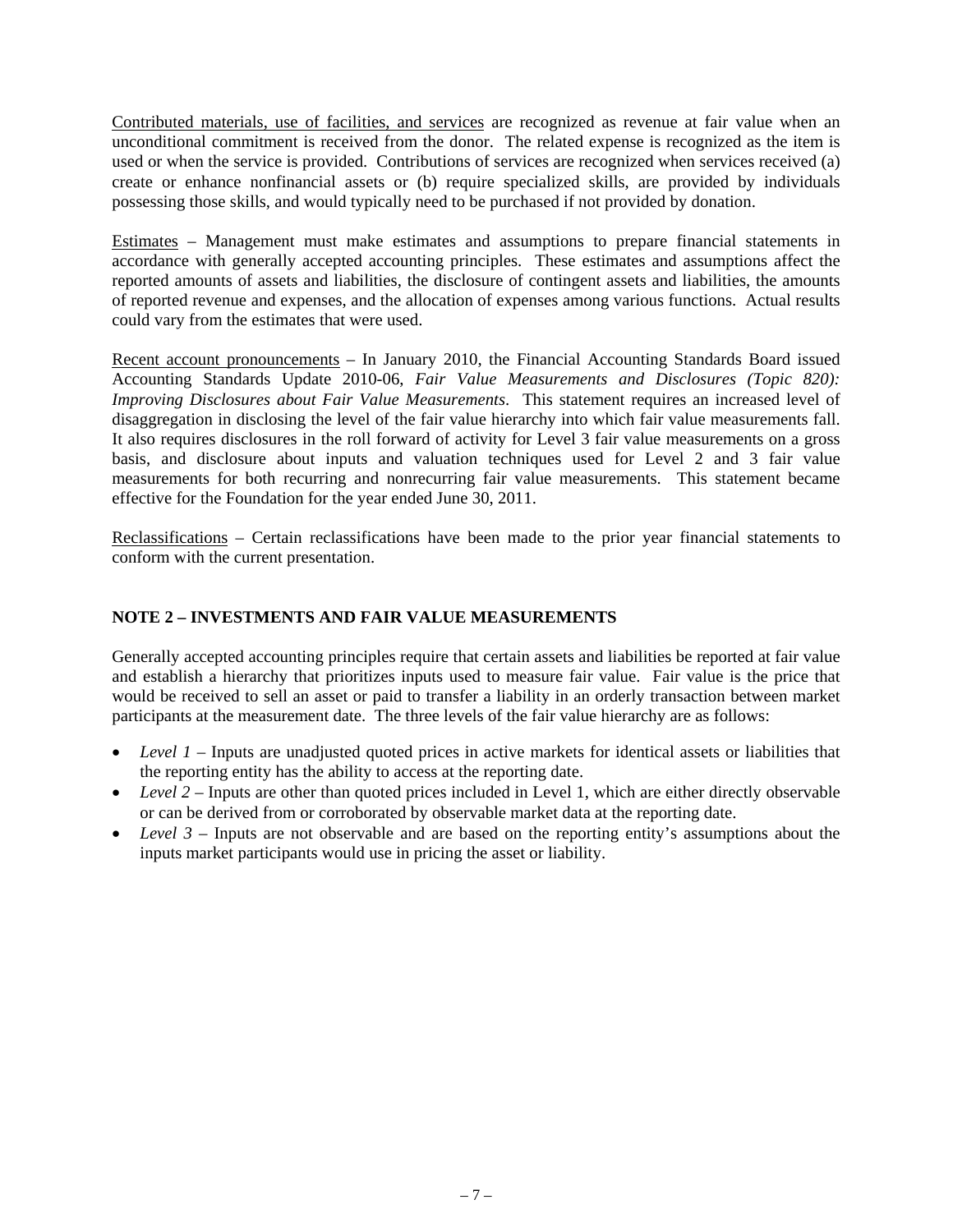| Assets measured at fair value at June 30, 2011 are as follows: |  |  |
|----------------------------------------------------------------|--|--|
|----------------------------------------------------------------|--|--|

|                                                                | LEVEL 1       | LEVEL 2      | LEVEL <sub>3</sub>                | <b>TOTAL</b> |
|----------------------------------------------------------------|---------------|--------------|-----------------------------------|--------------|
| Fixed income securities:                                       |               |              |                                   |              |
| U. S. Treasury securities                                      |               | \$1,642,529  |                                   | \$1,642,529  |
| Domestic investment grade                                      |               |              |                                   |              |
| corporate bonds                                                |               | 124,168      |                                   | 124,168      |
| Fixed income capital securities                                | \$<br>61,170  |              |                                   | 61,170       |
| Preferred stock                                                | 43,192        |              |                                   | 43,192       |
| Equity securities:                                             |               |              |                                   |              |
| Domestic large-cap                                             | 581,146       |              |                                   | 581,146      |
| Domestic mid-cap                                               | 438,262       |              |                                   | 438,262      |
| Foreign large-cap                                              | 99,730        |              |                                   | 99,730       |
| Domestic small-cap                                             | 31,548        |              |                                   | 31,548       |
| Certificates of deposit                                        |               | 514,991      |                                   | 514,991      |
| Exchange-traded funds:                                         |               |              |                                   |              |
| Foreign large-cap equity                                       | 43,490        |              |                                   | 43,490       |
| Domestic corporate bonds                                       | 30,574        |              |                                   | 30,574       |
| Domestic large-cap equity                                      | 29,372        |              |                                   | 29,372       |
| Foreign government bonds                                       | 15,480        |              |                                   | 15,480       |
| Domestic mid-cap equity                                        | 15,125        |              |                                   | 15,125       |
| Domestic small-cap equity                                      | 14,883        |              |                                   | 14,883       |
| Domestic high yield corporate bonds                            | 9,286         |              |                                   | 9,286        |
| Money market mutual funds                                      | 92,266        |              |                                   | 92,266       |
| Total assets measured at fair value                            | \$1,505,524   | \$2,281,688  | $\mathsf{\$}$<br>$\boldsymbol{0}$ | 3,787,212    |
| Cash held with investments                                     |               |              |                                   | 870,440      |
| Total investments                                              |               |              |                                   | \$4,657,652  |
| Assets measured at fair value at June 30, 2010 are as follows: |               |              |                                   |              |
|                                                                | LEVEL 1       | LEVEL 2      | LEVEL <sub>3</sub>                | <b>TOTAL</b> |
| Certificates of deposit                                        |               | \$2,813,744  |                                   | \$2,813,744  |
| <b>Equity securities</b>                                       | \$<br>902,829 |              |                                   | 902,829      |
| U. S. Treasury securities                                      |               | 726,136      |                                   | 726,136      |
| Money market mutual funds                                      | 321,096       |              |                                   | 321,096      |
| Corporate bonds                                                |               | 88,719       |                                   | 88,719       |
| Total assets measured at fair value                            | \$1,223,925   | \$ 3,628,599 | \$<br>$\overline{0}$              | \$4,852,524  |
|                                                                |               |              |                                   |              |

Valuation methods used for assets measured at fair value are as follows:

- *U. S. Treasury securities* and *corporate bonds* are valued using prices obtained from independent quotation bureaus that use computerized valuation formulas that may include market-corroborated inputs for credit risk factors, interest rate yield, and broker quotes to calculate fair value.
- *Certificates of deposit* are valued using prices obtained from computerized pricing models to calculate fair value.
- *Fixed income capital securities, preferred stock, equity securities* and *exchange-traded funds* are valued at the closing price reported on the active market on which the individual securities are traded.
- *Mutual funds* are valued at the reported net asset value.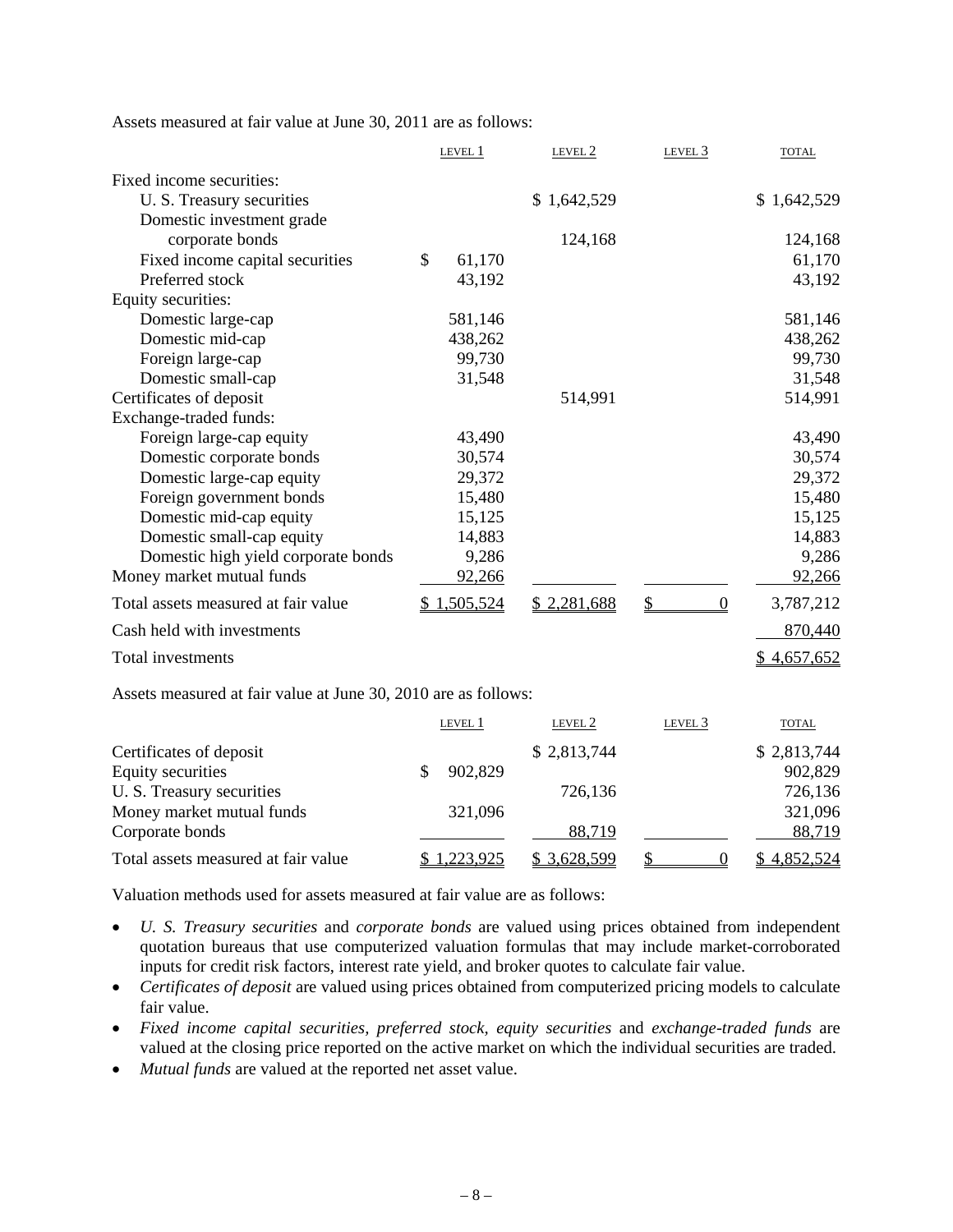These valuation methods may produce a fair value that may not be indicative of net realizable value or reflective of future fair values. Furthermore, while the Foundation believes its valuation methods are appropriate, the use of different methods or assumptions could result in a different fair value measurement at the reporting date.

Investments are exposed to various risks such as interest rate, market, and credit risks. Because of these risks, it is at least reasonably possible that changes in the values of investment securities will occur in the near term and that such changes could materially affect the amounts reported in the statement of financial position and statement of activities.

2011 2010

Investment return includes earnings on cash and consists of the following:

|                                                                          | 2011                                | 2010                              |
|--------------------------------------------------------------------------|-------------------------------------|-----------------------------------|
| Interest and dividends<br>Realized and unrealized gain on investments    | \$<br>25,843<br>306,262             | \$<br>30,607<br>144,004           |
| Total investment return                                                  | 332,105<br>\$                       | 174,611<br>S                      |
|                                                                          |                                     |                                   |
| <b>NOTE 3 - PROPERTY AND EQUIPMENT</b>                                   |                                     |                                   |
| Property and equipment is comprised of the following:                    |                                     |                                   |
|                                                                          | 2011                                | 2010                              |
| Laboratory equipment<br>Leasehold improvements<br>Furniture and fixtures | \$2,427,863<br>2,412,455<br>128,897 | \$2,064,288<br>435,426<br>100,003 |
| Total property and equipment, at cost<br>Accumulated depreciation        | 4,969,215<br>(2,068,452)            | 2,599,717<br>(2,311,832)          |
| Property and equipment, net                                              | 2,900,763                           | 287,885                           |

## **NOTE 4 – RELATED PARTY TRANSACTIONS**

Financial support from CHRISTUS is approved based on annual budget requests from the Foundation and totaled \$4,656,113 and \$3,523,305 during 2011 and 2010, respectively. Additionally, CHRISTUS has agreed to guarantee the Foundation's lease commitment for laboratory and office space over the next 10 years (see Note 5).

The Foundation recognized contributed laboratory space provided by CHRISTUS with an estimated fair value of approximately \$87,500 in 2011 and \$175,000 in 2010. These amounts have been recorded as revenue and program expenses.

Friends of The Stehlin Foundation (the Friends) is a nonprofit organization established in 1981 to provide financial support for the Foundation. The Friends is governed by an independent, self-perpetuating board of directors and organizes a special event each year to support the Foundation. The Foundation received contributions of \$365,000 in 2011 and \$375,000 in 2010 from the Friends.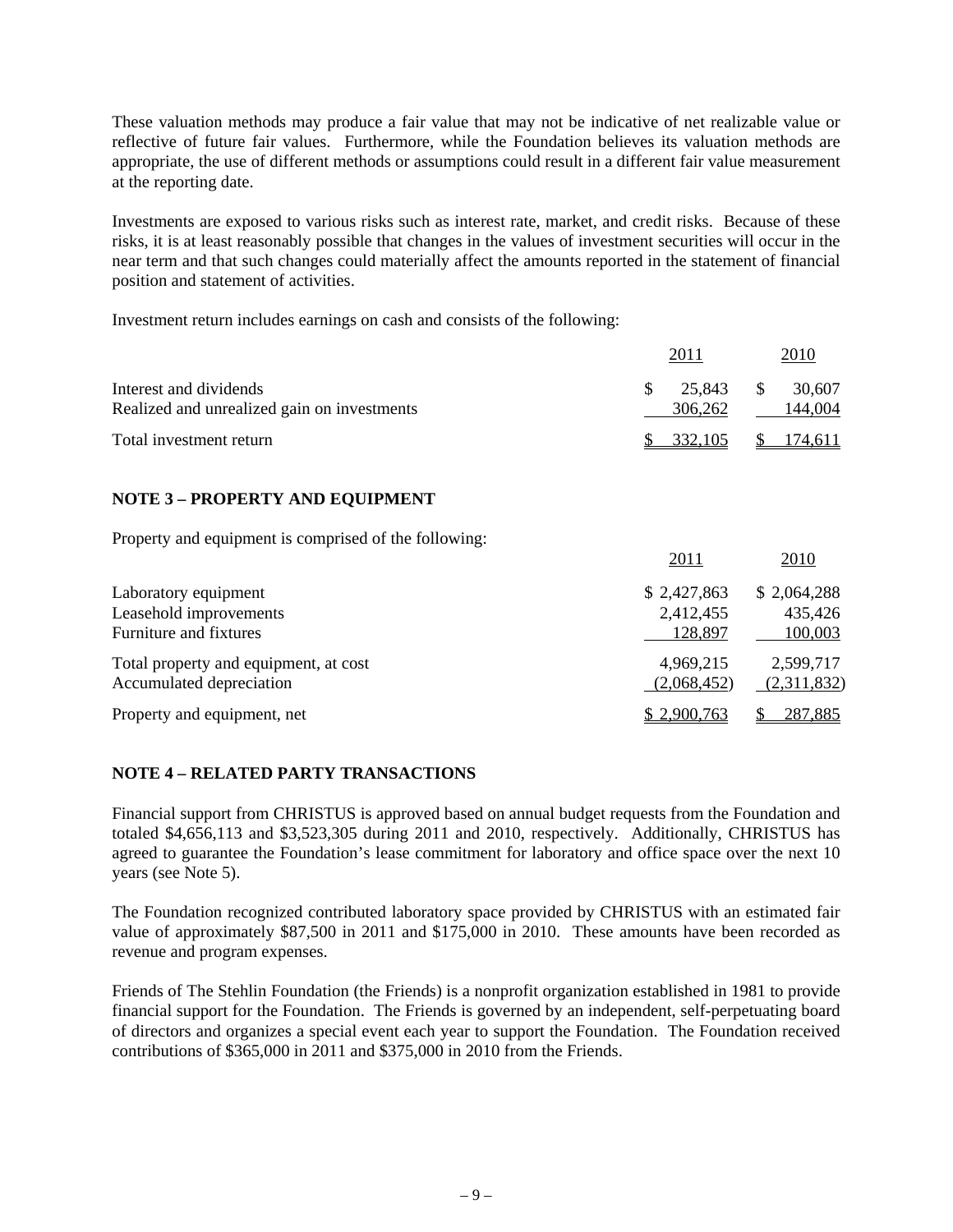#### **NOTE 5 – LEASE COMMITMENTS**

In May 2010, the Foundation entered into a noncancelable facility rental agreement for a term of approximately ten years. Under the terms of this agreement, rental payments will commence in September 2011, which resulted in the deferral of rental payments that have been recorded as deferred rent at June 30, 2011. Additionally, the lessor provided \$350,000 in lease incentives to assist in the space build-out that will be amortized over the life of the lease that has been recorded as deferred rent payments. Annual rental expense recognized under the lease agreement is approximately \$344,000 per year through 2020.

#### **NOTE 6 – UNRESTRICTED NET ASSETS**

Unrestricted net assets are composed of the following:

|                               | 2011         | 2010        |
|-------------------------------|--------------|-------------|
| Undesignated                  | \$ 3,597,667 | \$4,908,977 |
| Property and equipment, net   | 2,900,763    | 287,885     |
| Board-designated endowment    | 298,354      |             |
| Total unrestricted net assets | \$6,796,784  | \$5,196,862 |

#### **NOTE 7 – ENDOWMENTS**

During 2011, the Foundation received a \$300,000 contribution from CHRISTUS to establish a boarddesignated endowment for the purpose of providing educational scholarships. The composition of and changes in the board-designated endowment net assets for the year ended June 30, 2011 are as follows:

|                                                                                  | <b>UNRESTRICTED</b> | <b>TEMPORARILY</b><br><b>RESTRICTED</b> | PERMANENTLY<br><b>RESTRICTED</b> | <b>TOTAL</b>      |
|----------------------------------------------------------------------------------|---------------------|-----------------------------------------|----------------------------------|-------------------|
| Endowment net assets, July 1, 2010                                               | 0                   | \$.<br>$\theta$                         | <b>S</b><br>$\theta$             |                   |
| Board-designated contribution                                                    | 300,000             |                                         |                                  | 300,000           |
| Investment return:<br>Interest and dividends<br>Net realized and unrealized loss | 2,502<br>(4, 148)   |                                         |                                  | 2,502<br>(4, 148) |
| Net investment return                                                            | (1,646)             |                                         |                                  | (1,646)           |
| Endowment net assets, June 30, 2011                                              | 298,354             |                                         |                                  | 298,354           |

#### Investment Policies and Strategy

The endowment's strategic asset allocation is based on this long-term perspective. The Board of Trustees recognizes the difficulty of achieving the endowment's investment objectives in light of the uncertainties and complexities of investment markets. It also recognizes that some risk must be assumed to achieve long-term investment objectives. The target performance objective is that, over a complete market cycle, the overall annualized total return should outperform their relevant benchmarks. Performance objectives have been based upon the assumption that future rates-of-return will approximate historical rates-of-return experienced for various asset classes. The Board of Trustees realizes that market performance varies and that a real rate-of-return may not be achievable during short-term periods.